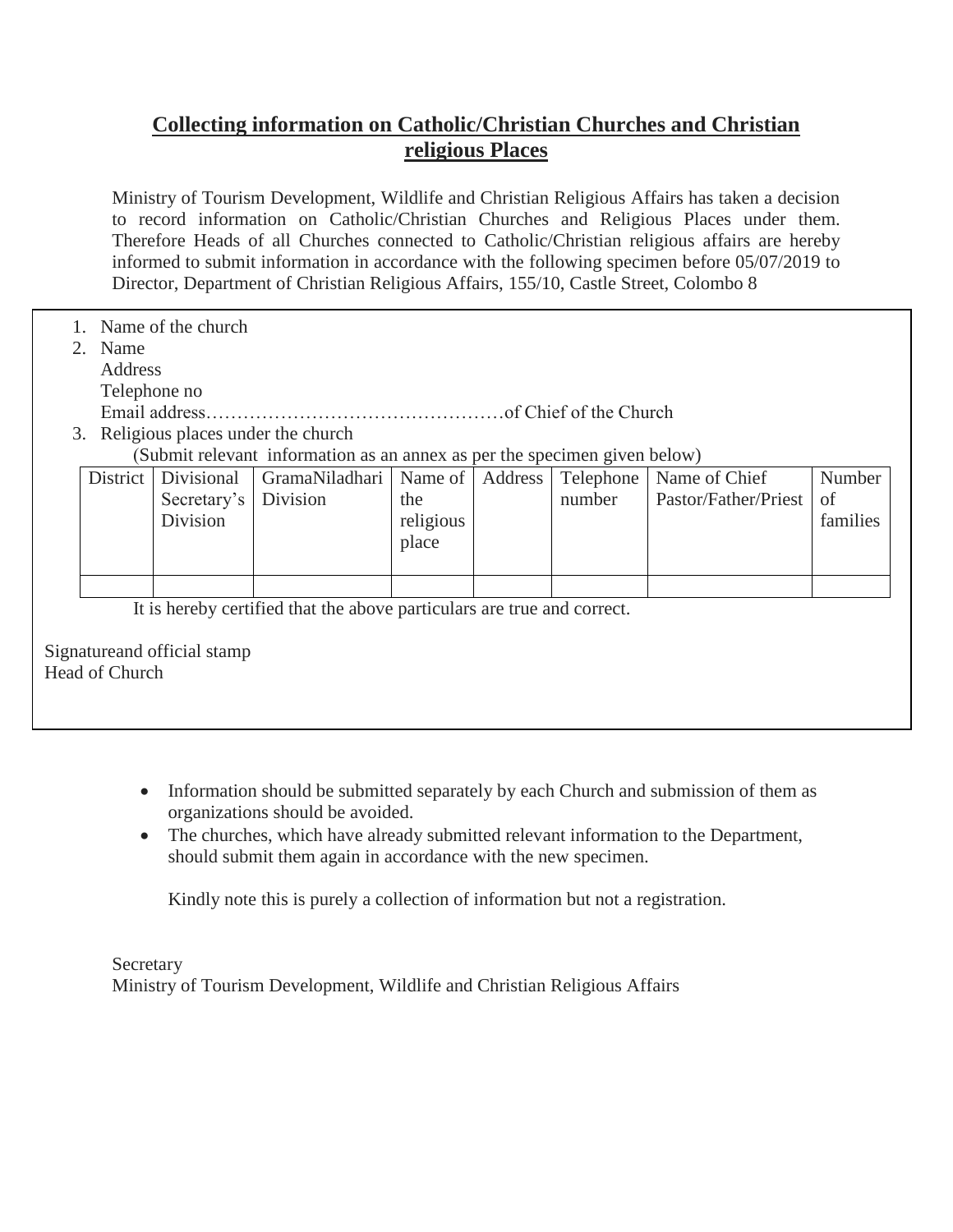## <u>கத்தோலிக்க கிறிஸ்தவ சபைகள் மற்றும் கிறிஸ்தவ மதத்தலங்கள் தொடர்பான</u> <u>தகவல்களைச் சேகரிக்கல்.</u>

நாடளாவியரீதியில் தாபிக்கப்பட்டுள்ளகத்தோலிக்க கிறிஸ்தவ சபைகள் மற்றும் கிறிஸ்தவமதத்தலங்கள் தொடர்பான தகவல்களைப் பதிவு செய்வதற்கு சுற்றுலாத்துறை அபிவிருத்தி,வனசீவராசிகள் மற்றும் கிறிஸ்தவ மத அலவல்கள் அமைச்சு தீர்மானித்துள்ளது.

எனவே,கீழே காட்டப்பட்டுள்ள படிவத்திற்கமைய உரியதகவல்களைப் பூர்த்திசெய்து 2019/07/05 ஆந் திகதிக்கு முன்னர் பணிப்பாளர்,கிறிஸ்தவ மத அலுவல்கள் திணைக்களம்,155/10,காசல் வீதி, கொழம்பு 08 என்ற முகவரிக்கு அனுப்பிவைக்குமாறு அனைத்து கத்தோலிக்க கிறிஸ்தவ மத அலுவல்களுடன் தொடர்புடைய சபைகளது தலைவர் களுக்கு இத்தால் அறிவிக்கப்படுகின்றது.

1. சபையின் பெயர்:  $(\mu$ கவரி: தொலைபேசி இலக்கம்: 2. சபை தலைவரது பெயர்: (முகவரி: தொலைபேசி இலக்கம்: மின்னஞ்சல் முகவரி:

3. சபையின் கீழ் அமைந்துள்ள மதத்தலங்கள்:

(கீழே காட்டப்பட்ட படிவத்திற்கமைய உரிய தகவல்களை ஒரு இணைப்பாக சமர்ப்பிக்கவும்.)

| மாவட்டம் | பிரதேச<br>செயலகப்<br>பிரிவு | கிராம<br>அலவலர்<br>பிரிவு | மதத்தலத்தின்<br>பெயர் | முகவரி | தொலைபேசி<br>இலக்கம் | பிரதான<br>அருட்தந்தை<br>குரு<br>போதகரின்<br>பெயர் | குடும்பங்களது<br>எண்ணிக்கை |
|----------|-----------------------------|---------------------------|-----------------------|--------|---------------------|---------------------------------------------------|----------------------------|
|          |                             |                           |                       |        |                     |                                                   |                            |

மேற்கூறப்பட்ட தகவல்கள் சரியானதும் உண்மையானதுமென உறுதிப்படுத்துகின்றேன்.

கையொப்பமும் பதவி முத்திரையும் சபைத் தலைவர்.

- $\bullet$  ஓவ்வொரு சபையினாலும் வெவ்வேறாக தகவல்கள் சமர்ப்பிக்கப்படவேண்டியதுடன் அமைப்பு ரீதியாக தகவல்களை அனுப்புவதைத் தவிர்க்கவும்.
- ஏலவே திணைக்களத்திற்கு இத்தகவல்களை அனுப்பிய சபைகளும் புதிய படிவத்திற்கமைய மீளவும் தகவல்களை அனுப்புதல் வேண்டும்.

கவனிக்க: இது வெறுமனேதகவல் சேகரிக்கும் ஒருசெயற்பாடு மாத்திரமேயன்றி பதிவுசெய்யும் செயற்பாடு அல்ல என்பதைக் கவனத்திற் கொள்க.

## செயலாளர்.

சுற்றுலாத்துறை அபிவிருத்தி,வனசீவராசிகள் மற்றும் கிறிஸ்தவ மத அலுவல்கள் அமைச்சு